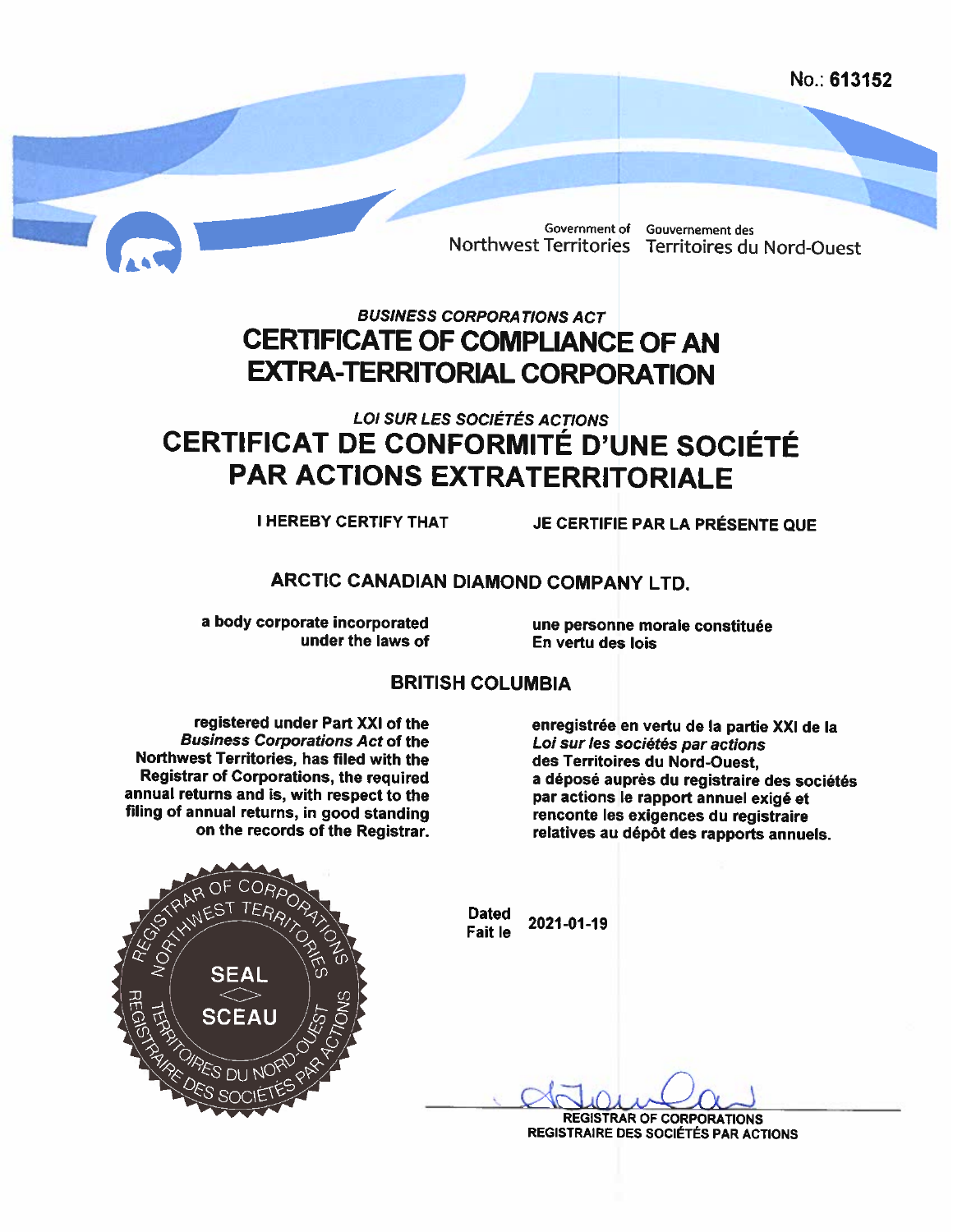

Government of Gouvernement des<br>Northwest Territories Territoires du Nord-Ouest

## **Corporate Registries Online System**

#### **Entity Profile**

# **ARCTIC CANADIAN DIAMOND COMPANY LTD.**

#### **Report Created: January 19, 2021**

| File No.            | 613152                               |
|---------------------|--------------------------------------|
| <b>Entity Type</b>  | <b>Extra-Territorial Corporation</b> |
| <b>Jurisdiction</b> | <b>BRITISH COLUMBIA</b>              |
| Status              | In Compliance                        |

## **Entity Events**

**Note: Only the date of the most recent entity event is shown. For a full history, see Filings.**

| <b>Date Incorporated</b>          | December 18, 2020 |
|-----------------------------------|-------------------|
| <b>Date Registered</b>            | January 19, 2021  |
| <b>Date Cancelled</b>             | N/A               |
| <b>Date of Continuance in NWT</b> | N/A               |
| <b>Date Reinstated</b>            | N/A               |
| <b>Date Amalgamated</b>           | N/A               |
| <b>Amalgamated to</b>             | N/A               |

## **Name History**

#### **Assumed Name**

No assumed name.

#### **Former Names**

No former names.

#### **Trade Names**

No trade names.

## **Amalgamated From**

No amalgamations.